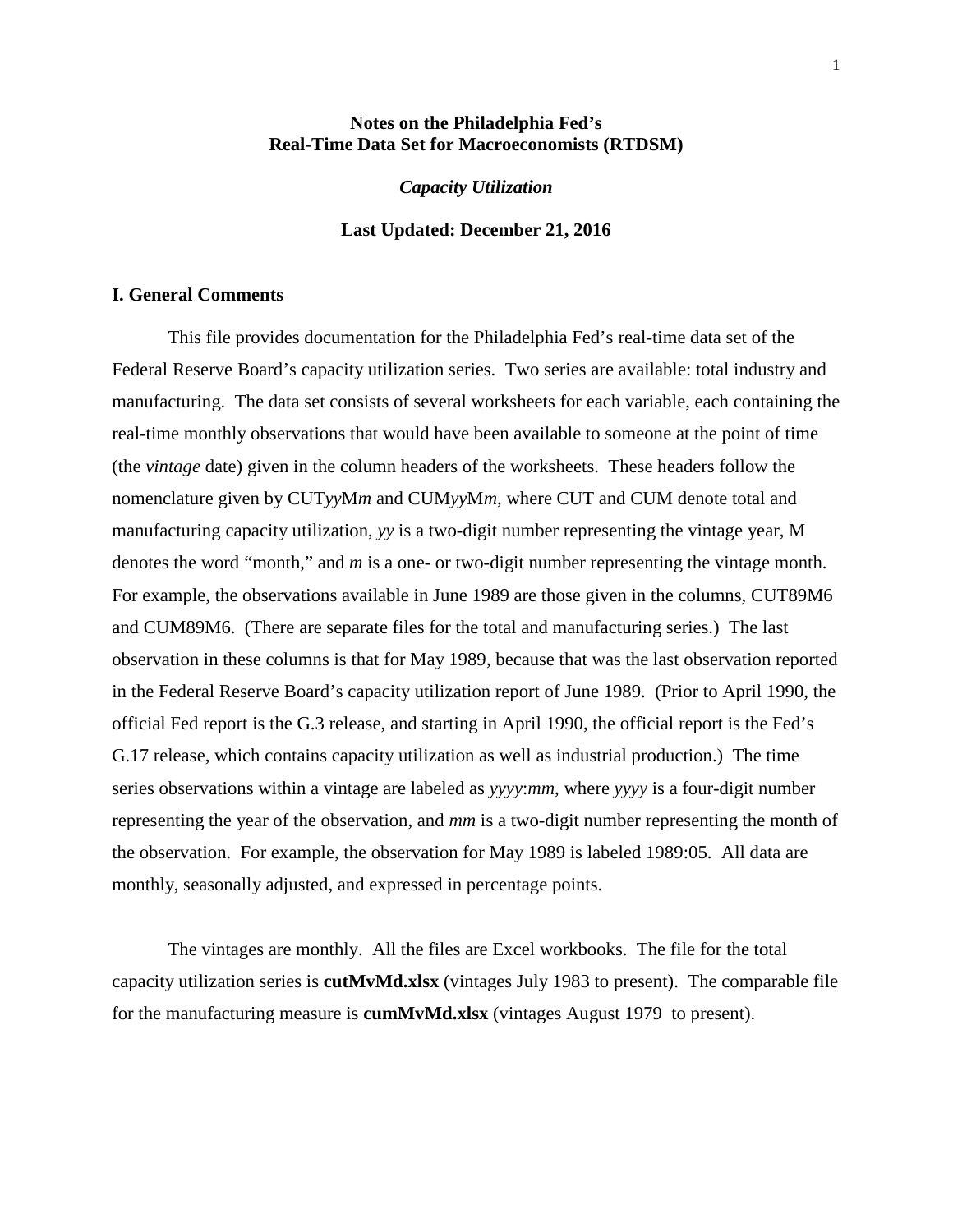### **II. Methodology**

Our methodology for collecting real-time observations on capacity utilization is identical to that described for the other variables in RTDSM.<sup>[1](#page-1-0)</sup> We begin, with the vintage of August 1979, by locating a hard copy *deep-history report* containing all the time series observations that would have been available to someone in August 1979. Subsequent vintages are then added from *high-frequency reports* (e.g., the aforementioned G.3 and G.17 releases), which contain a much more limited span of observations (usually the last 12 months). As we move from one monthly vintage to the next, two things happen. First, we obtain an additional month of data. This is the initial release of capacity utilization for that month. Second, we incorporate any revisions to observations common to both vintages. We proceed in this fashion until the Board releases a benchmark revision. Because such revisions generally affect more observations than are reported in the G.3 / G.17, we must find another deep-history report.

We obtain deep-history reports from a variety of sources (described in a table below). Not all deep-history reports list the observations beginning with the same date. Thus, because we are careful to include only those observations that we are sure were available in real time, some vintages have different starting dates for the observations.

The Federal Reserve Board's G.3 release did not always report capacity utilization for total industry. The first release to do so was the G.3 release of July 18, 1983. Thus, for the total industry measure, we are unable to provide vintages prior to the vintage of July 1983. Currently, the first vintage for manufacturing capacity utilization is that of August 1979, and the first for total industry is that of July 1983.

The first official Federal Reserve Board release of its capacity utilization series appears to be that of January 20, 1967. However, that release (known as the E.5) reported only quarterly-

<span id="page-1-0"></span> $<sup>1</sup>$  There is one exception: For some of the variables in RTDSM (variables from the national income and product</sup> accounts, M1 and M2, reserves measures, the unemployment rate, and the CPI), we have collected quarterly vintages of the data as they were available on the  $15<sup>th</sup>$  day of the middle month of each quarter. In contrast, the capacity utilization vintages are collected each month, and the day corresponding to the monthly vintages depends on the day the data are released. In other words, we drop the significance of the  $15<sup>th</sup>$  day in collecting data on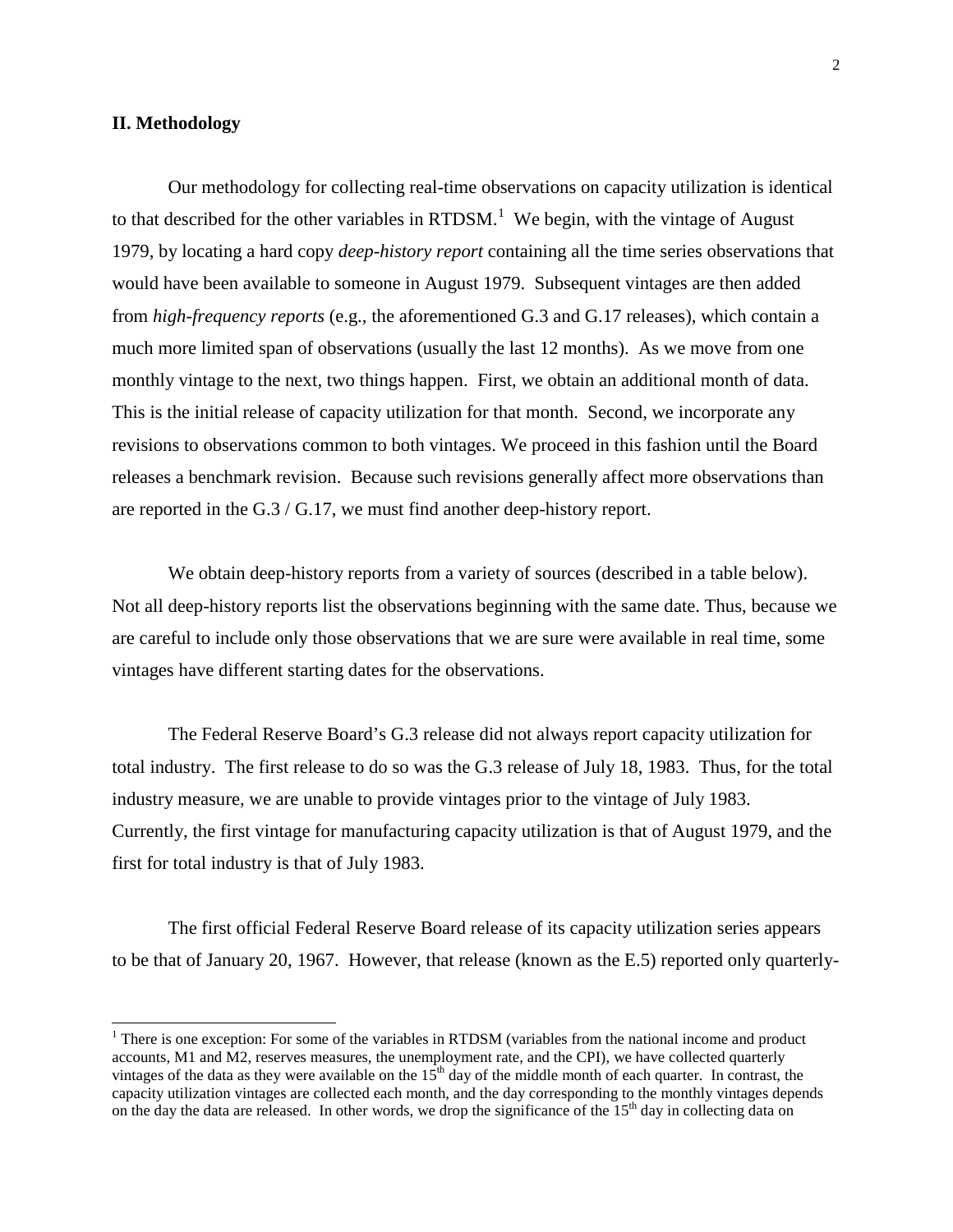average observations for the manufacturing sector. The E.5 report was released quarterly, usually during the third week of the first month of each quarter and contained data through the previous quarter. On January 18, 1977, the Board discontinued the quarterly E.5 release, replacing it with the monthly G.3 release and began to release monthly observations on the manufacturing sector. Thus, for the manufacturing sector some additional monthly vintages of monthly observations are possible (back to the vintage of January 1977), and quarterly vintages of quarterly-average observations are available starting with the vintage of January 1967.

The following tables show the first observation available in each vintage for the total industry and manufacturing measures of capacity utilization.

capacity utilization. This is an important, though subtle, point because capacity utilization release dates tend to occur around the 15<sup>th</sup>, sometimes before and sometimes after. The section below discusses exact release dates.

 $\overline{a}$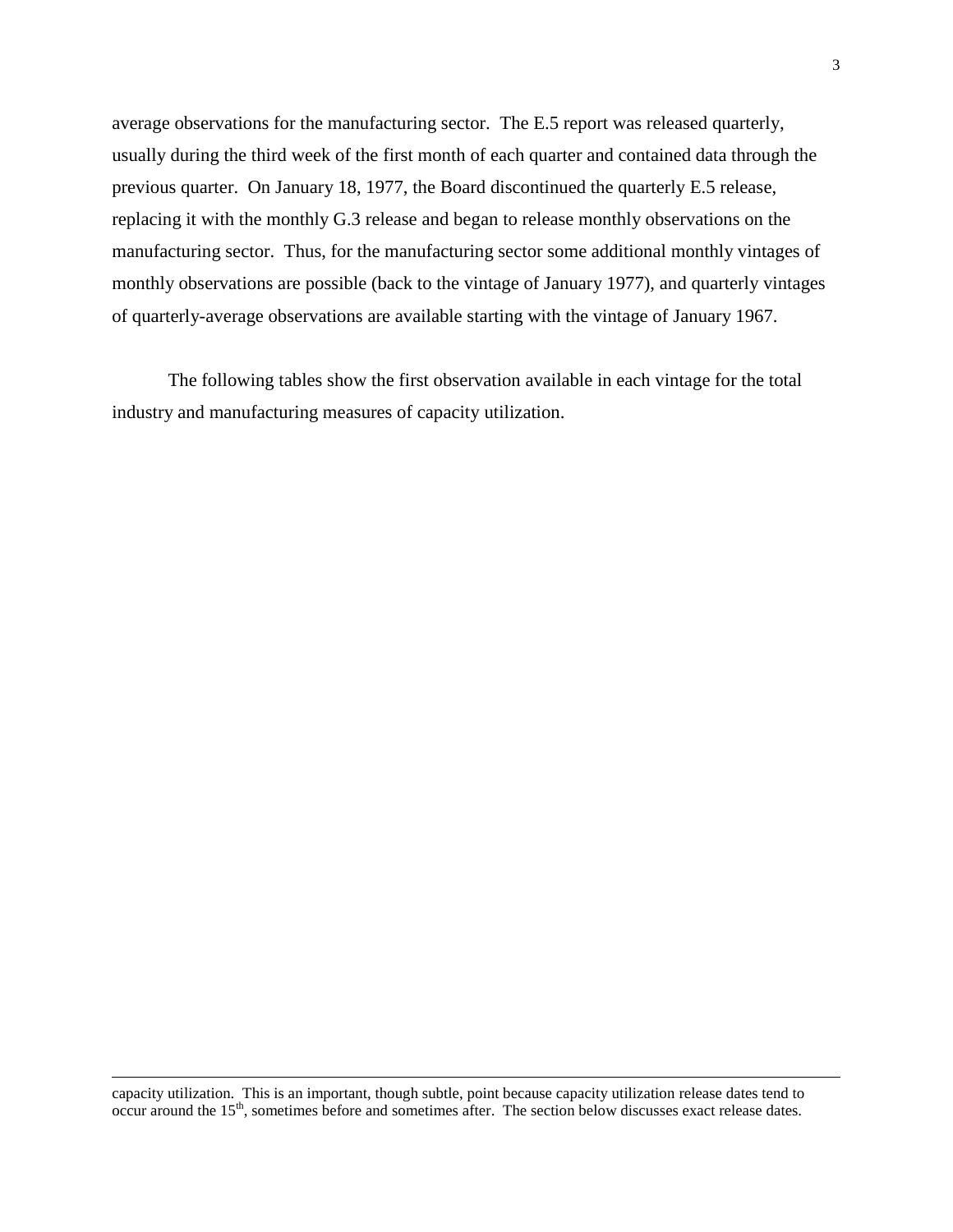|  | Table 1. First Observation, By Vintage, Capacity Utilization for Total Industry |  |  |  |  |  |
|--|---------------------------------------------------------------------------------|--|--|--|--|--|
|  |                                                                                 |  |  |  |  |  |

| <b>Vintages</b>               | <b>First Observation Date</b> |
|-------------------------------|-------------------------------|
| July 1983 to January 1997     | 1967:01                       |
| February 1997 to October 1998 | 1969:01                       |
| November 1998 to present      | 1967:01                       |

*Table 2. First Observation, By Vintage, Capacity Utilization for Manufacturing*

| <b>Vintages</b>               | <b>First Observation Date</b> |
|-------------------------------|-------------------------------|
| August 1979 to June 1985      | 1967:01                       |
| July 1985 to January 1997     | 1948:01                       |
| February 1997 to October 1998 | 1969:01                       |
| November 1998 to present      | 1948:01                       |

As mentioned previously, we obtain deep-history reports from a variety of sources. The following table lists the vintage dates reflecting benchmark or major revisions (revisions that affect more than the most recent four monthly observations) and the source of our deep-history report.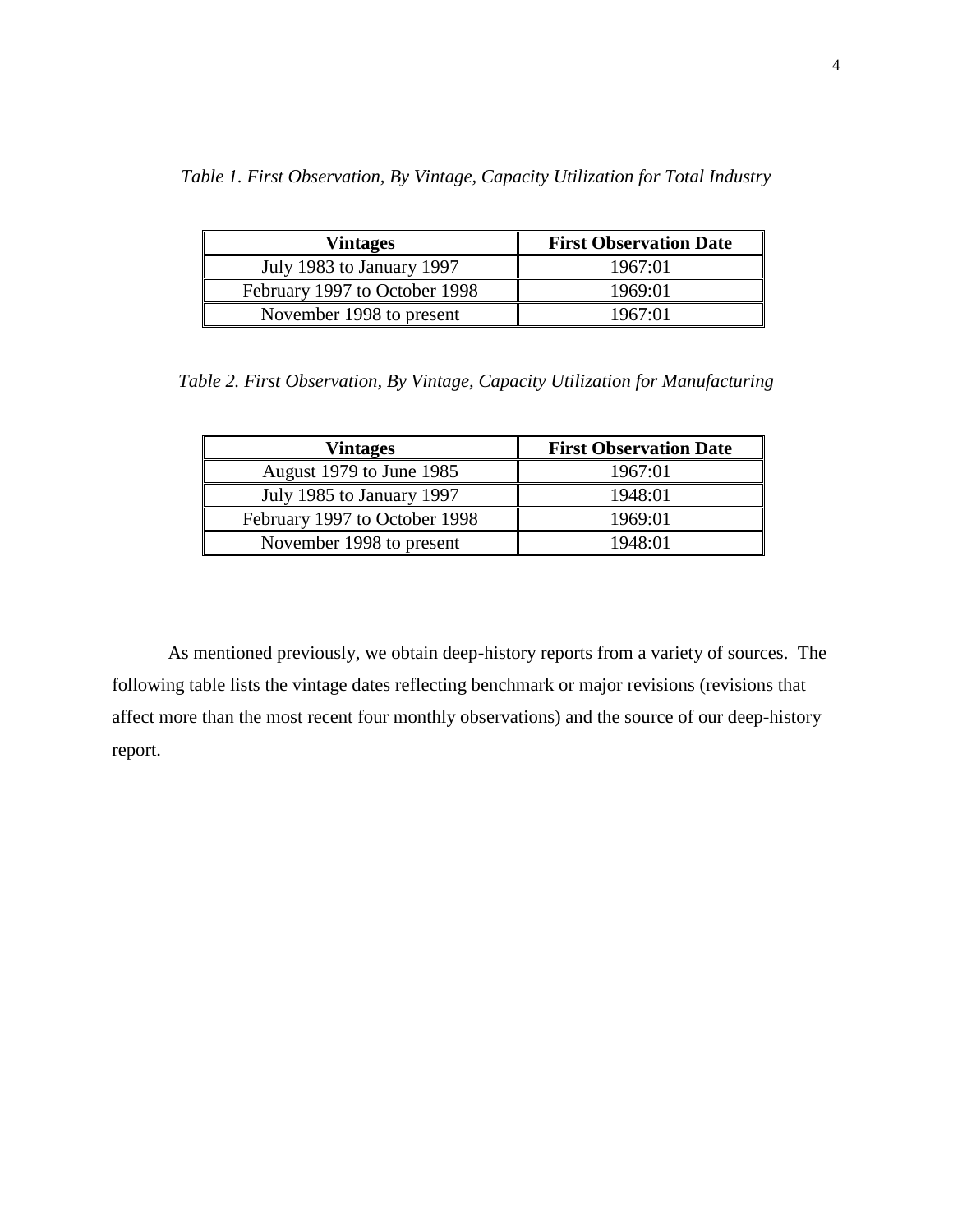| <b>Vintage of Revision</b> | <b>Deep-History Source</b>                                                                                                                                                                                                                                              |
|----------------------------|-------------------------------------------------------------------------------------------------------------------------------------------------------------------------------------------------------------------------------------------------------------------------|
| August 1979                | Capacity Utilization: Manufacturing and Materials,<br>January 1967 – December 1978, Board of Governors                                                                                                                                                                  |
|                            | of the Federal Reserve System, August 1979.                                                                                                                                                                                                                             |
| <b>July 1983</b>           | Capacity Utilization: Manufacturing, Mining, Utilities<br>and Industrial Materials, January 1967 – December<br>1982, Board of Governors of the Federal Reserve<br>System, July 1983.                                                                                    |
| <b>July 1985</b>           | Capacity Utilization: Manufacturing, Mining, and<br>Utilities and Industrial Materials, January 1967 -<br>December 1984 with supplementary manufacturing<br>data, January 1948 – December 1966, Board of<br>Governors of the Federal Reserve System, July 1985.         |
| September 1986             | Capacity Utilization: Manufacturing, Mining, and<br>Utilities and Industrial Materials, January 1967 -<br>December 1985 with supplementary manufacturing<br>data, January 1948 – December 1966, Board of<br>Governors of the Federal Reserve System, September<br>1986. |
| October 1987               | Capacity Utilization: Manufacturing, Mining, and<br>Utilities and Industrial Materials, January 1967 -<br>December 1986 with supplementary manufacturing<br>data, January 1948 – December 1966, Board of<br>Governors of the Federal Reserve System, October<br>1987.   |
| April 1990                 | Federal Reserve Statistical Release G.17, April 17,<br>1990.                                                                                                                                                                                                            |
| May 1993                   | Federal Reserve Statistical Release G.17, May 14,<br>1993.                                                                                                                                                                                                              |
| February 1994              | <b>Supplement to Federal Reserve Statistical Release</b><br>G.17, February 4, 1994 and Federal Reserve Statistical<br>Release G.17, February 15, 1994.                                                                                                                  |
| December 1994              | <b>Supplement to Federal Reserve Statistical Release</b><br>G.17, November 30, 1994 and Federal Reserve<br>Statistical Release G.17, December 15, 1994.                                                                                                                 |
| December 1995              | <b>Supplement to Federal Reserve Statistical Release</b><br>G.17, November 30, 1995.                                                                                                                                                                                    |

*Table 3. Benchmark and Other Non-Standard Revisions in Capacity Utilization[2](#page-4-0)*

<span id="page-4-0"></span><sup>&</sup>lt;sup>2</sup> In addition to the benchmark revisions listed in this table, there are some other nonstandard revisions affecting more than the last few monthly observations. These occurred in the vintages of: September 1980, September 1981, February 1991, and May 1996. In these cases, the revised observations were available in our high-frequency source.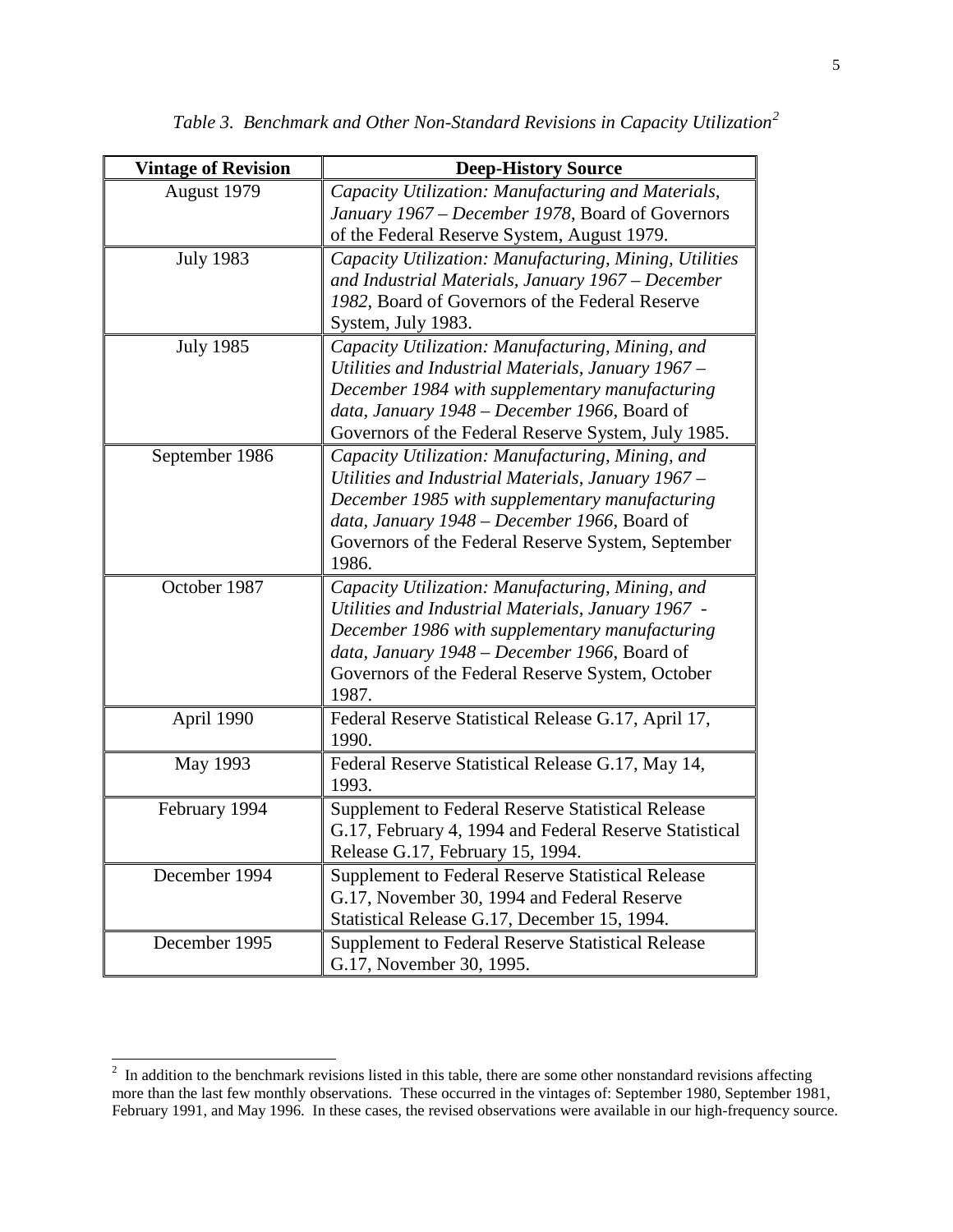| <b>Vintage of Revision</b> | <b>Deep-History Source</b>                              |
|----------------------------|---------------------------------------------------------|
| February 1997              | Business Statistics of the United States, 1997 Edition, |
|                            | Bernan Press.                                           |
| December 1997              | Business Statistics of the United States, 1998 Edition, |
|                            | Bernan Press.                                           |
| December 1998              | Collected in real time by the Philadelphia Fed.         |
| December 1999              | Collected in real time by the Philadelphia Fed.         |
| December 2000              | Collected in real time by the Philadelphia Fed.         |

*Table 3 (continued). Benchmark Revisions*

There are a few methodological points to consider in understanding precisely how we incorporate a benchmark revision into a new vintage. First, our hard-copy sources generally provide a discussion of the revision process, including the reasons for the revision and the range of observations affected by the revision. When possible, we do not rely on this discussion about the range of observations affected by the revision when deciding on the range of observations to carry over from the preceding vintage. In many cases, our deep-history reports (Table 3) contain observations dated prior to the date that the report says is the first date affected by a benchmark revision. In these cases, we use the full array of observations listed in the new deep-history report, not just the range that a hard-copy source asserts is the range affected by the benchmark revision. When the deep-history report does not contain as many observations as we would like, we carry such observations over from the preceding vintage. However, we do this very cautiously—and only when we are very sure it is appropriate to do so.

Second, in some cases our deep-history report was published on a date after the vintage date, suggesting the possibility that some of the observations in that report may not have been available on the vintage date. (Such a possibility could occur if the Board released revised observations over time, rather than all at once—which sometimes occurs for other variables, for example, when the BEA releases a benchmark revision to the NIPA.) For the capacity utilization data, we use our judgment in determining whether or not the new observations would have been available on the vintage date. Often, this judgment is based on a reading of the text in a Federal Reserve Board publication or, for example, on the range of time series observations plotted in a chart comparing the unrevised and revised observations.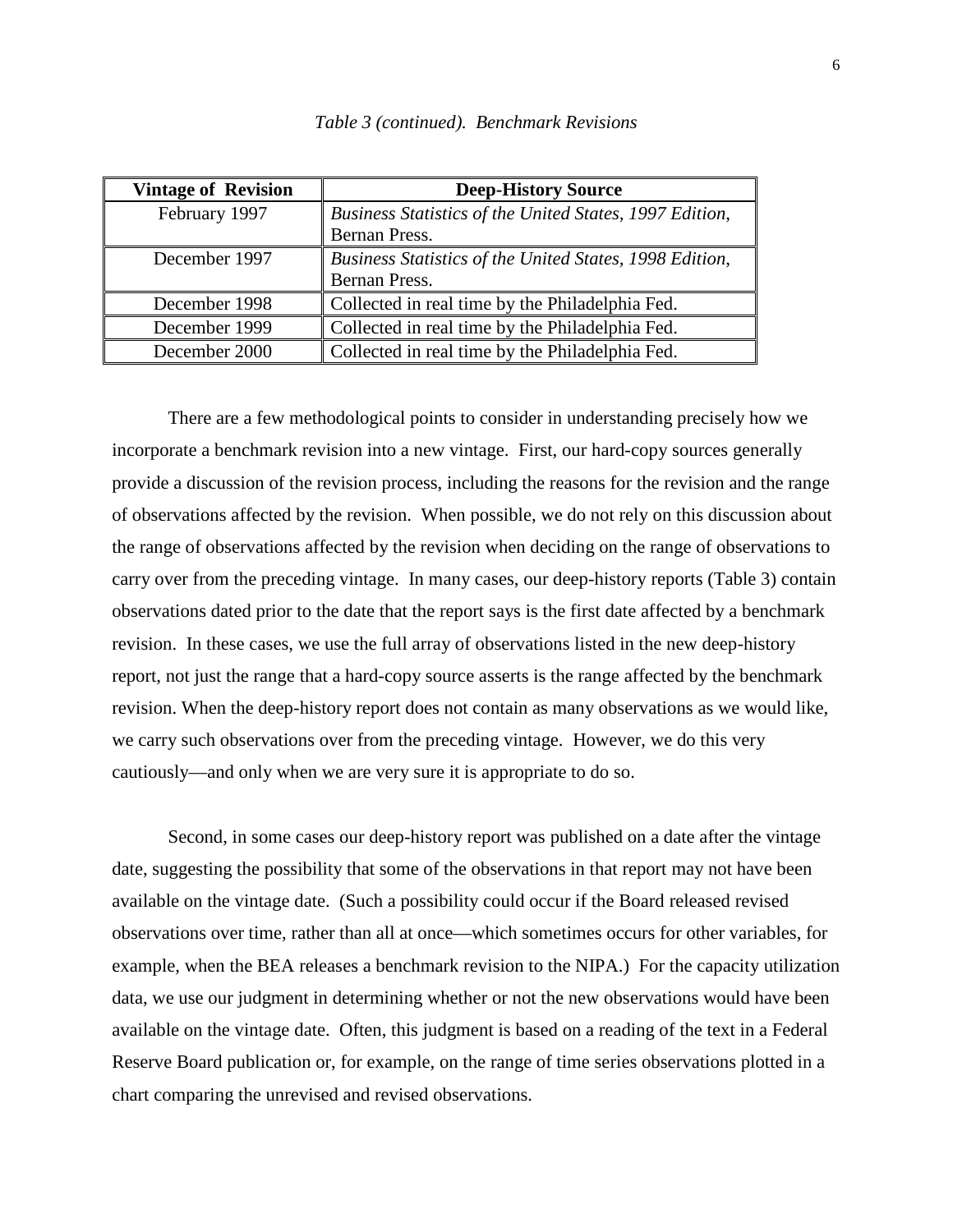Third, there is one problem with the preceding policy: When the deep-history report is published a number of months after the date of the benchmark revision, the tail-end observations listed in the report can reflect normal month-to-month revisions that would not have been known on the date of the benchmark revision. We do not incorporate these observations in the vintage of the benchmark revision. Rather, we take the tail-end observations from those listed in the edition of the G.3 / G.17 release in which the benchmark revision occurred.

#### **III. Exact Release Dates**

In the interest of using a nomenclature for naming vintages (CUT*yy*M*m*, CUM*yy*M*m*) that is both systematic and also indicates the vintage date, we have chosen not to include the exact day of each monthly release in the names. For some analysis, it may be important to know the exact day—not just the month and year—on which the new observations were released. In general, the Federal Reserve Board releases its reports on capacity utilization around the middle of the month: Over the period since 1979, the release dates have varied from the  $13<sup>th</sup>$  to the  $19<sup>th</sup>$ . Over the period April 1990 to present, the Board's capacity utilization and industrial production series have been combined into one release (the G.17), and release dates for industrial production—and, hence, capacity utilization—can be found on the web pages of the Board of Governors. Release dates for capacity utilization over the period prior to April 1990 are listed below.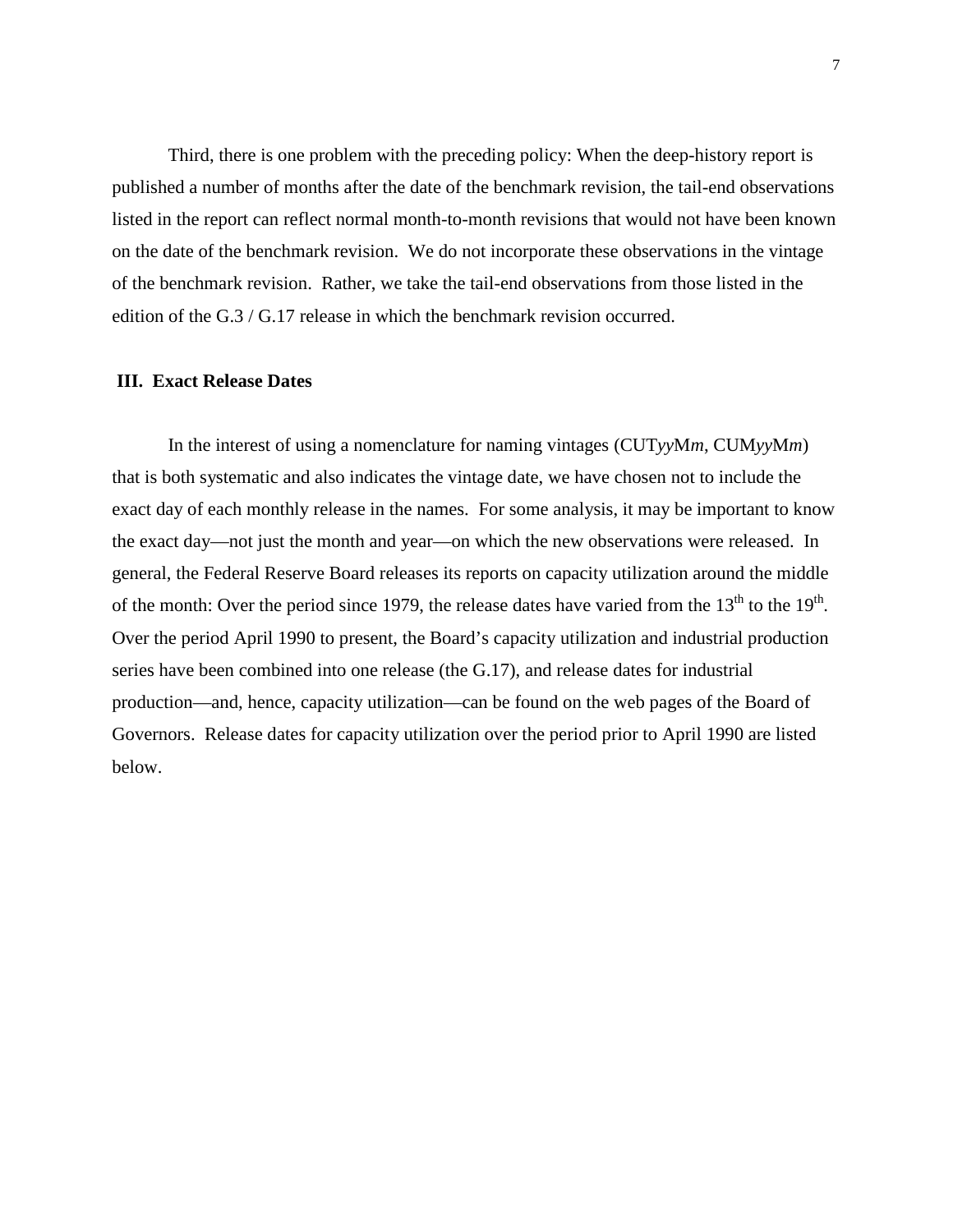*(Release dates over the post-April 1990 period can be found on the Federal Reserve Board's web pages.)*

| <b>Vintage</b>   | <b>Release Date</b> |
|------------------|---------------------|
| August 1979      | August 17, 1979     |
| September 1979   | September 17, 1979  |
| October 1979     | October 17, 1979    |
| November 1979    | November 16, 1979   |
| December 1979    | December 17, 1979   |
| January 1980     | January 17, 1980    |
| February 1980    | February 15, 1980   |
| March 1980       | March 17, 1980      |
| April 1980       | April 16, 1980      |
| <b>May 1980</b>  | May 19, 1980        |
| <b>June 1980</b> | June 16, 1980       |
| <b>July 1980</b> | July 17, 1980       |
| August 1980      | August 18, 1980     |
| September 1980   | September 17, 1980  |
| October 1980     | October 16, 1980    |
| November 1980    | November 17, 1980   |
| December 1980    | December 17, 1980   |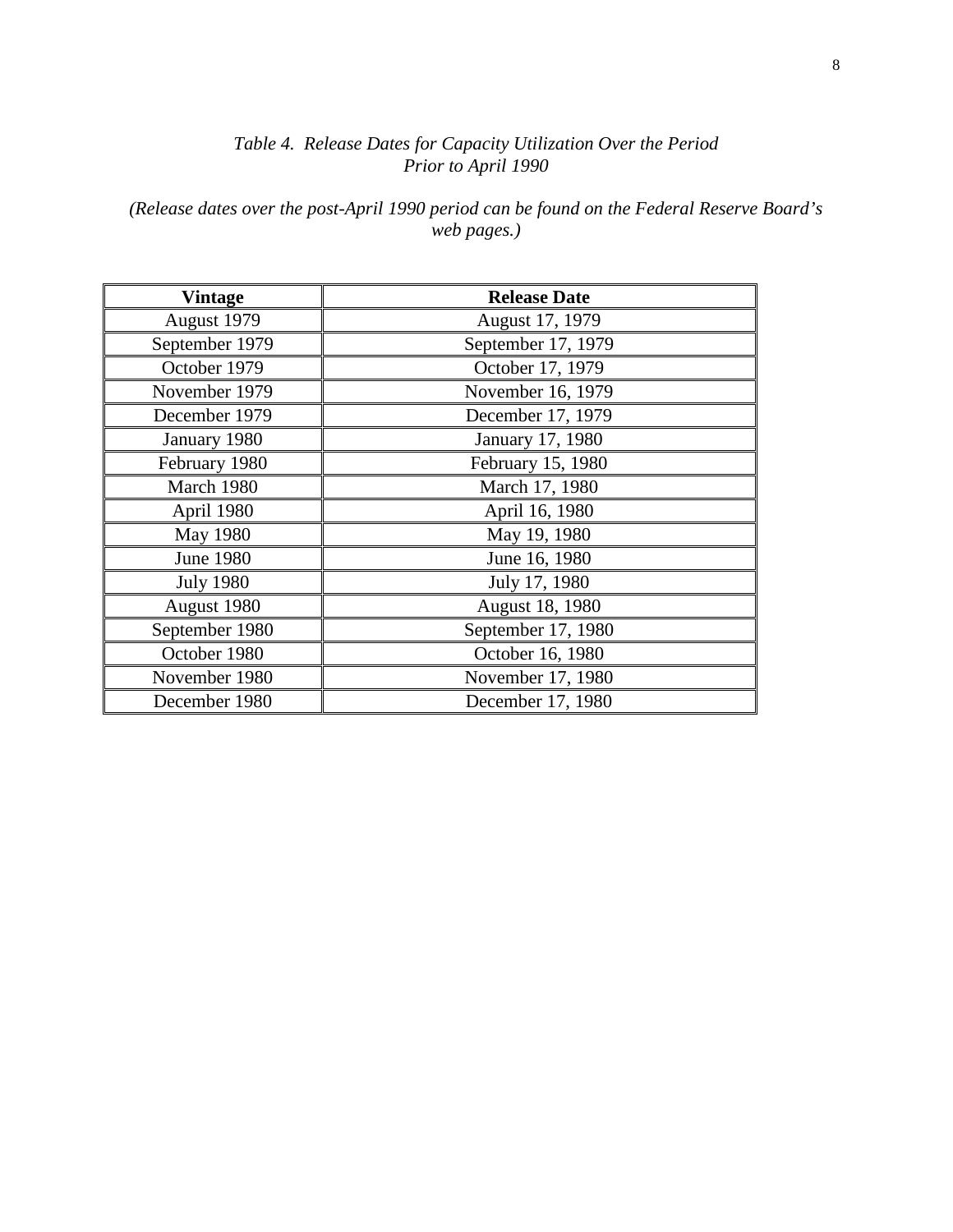| <b>Vintage</b>   | <b>Release Date</b> |
|------------------|---------------------|
| January 1981     | January 16, 1981    |
| February 1981    | February 18, 1981   |
| March 1981       | March 18, 1981      |
| April 1981       | April 16, 1981      |
| May 1981         | May 18, 1981        |
| <b>June 1981</b> | June 17, 1981       |
| <b>July 1981</b> | July 16, 1981       |
| August 1981      | August 17, 1981     |
| September 1981   | September 17, 1981  |
| October 1981     | October 19, 1981    |
| November 1981    | November 16, 1981   |
| December 1981    | December 17, 1981   |
| January 1982     | January 18, 1982    |
| February 1982    | February 18, 1982   |
| March 1982       | March 17, 1982      |
| April 1982       | April 16, 1982      |
| May 1982         | May 17, 1982        |
| <b>June 1982</b> | June 16, 1982       |
| <b>July 1982</b> | July 16, 1982       |
| August 1982      | August 13, 1982     |
| September 1982   | September 16, 1982  |
| October 1982     | October 18, 1982    |
| November 1982    | November 17, 1982   |
| December 1982    | December 16, 1982   |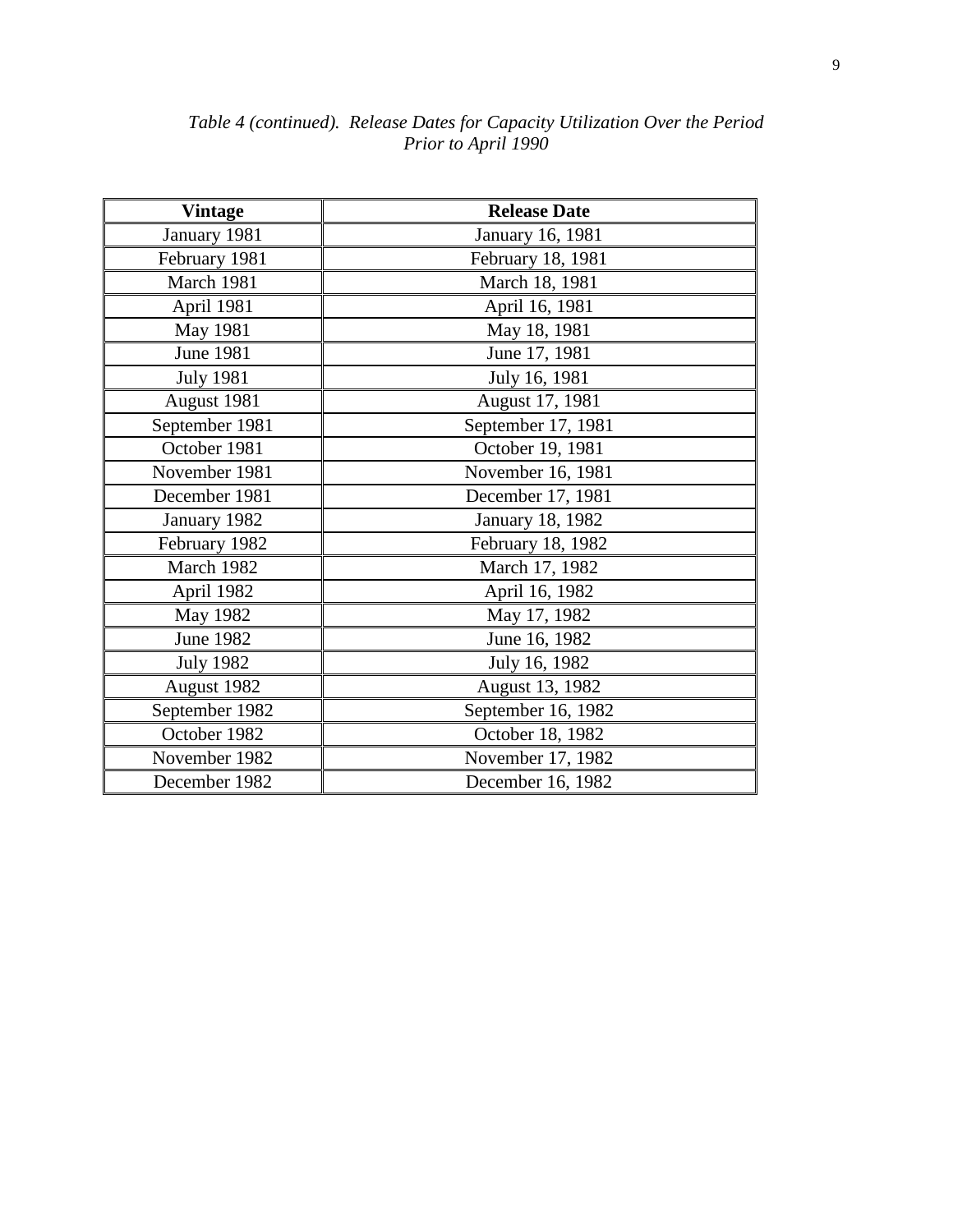| <b>Vintage</b>   | <b>Release Date</b> |  |
|------------------|---------------------|--|
| January 1983     | January 17, 1983    |  |
| February 1983    | February 17, 1983   |  |
| March 1983       | March 16, 1983      |  |
| April 1983       | April 18, 1983      |  |
| May 1983         | May 16, 1983        |  |
| <b>June 1983</b> | June 16, 1983       |  |
| <b>July 1983</b> | July 18, 1983       |  |
| August 1983      | August 17, 1983     |  |
| September 1983   | September 16, 1983  |  |
| October 1983     | October 17, 1983    |  |
| November 1983    | November 16, 1983   |  |
| December 1983    | December 16, 1983   |  |
| January 1984     | January 16, 1984    |  |
| February 1984    | February 16, 1984   |  |
| March 1984       | March 16, 1984      |  |
| April 1984       | April 16, 1984      |  |
| May 1984         | May 16, 1984        |  |
| <b>June 1984</b> | June 18, 1984       |  |
| <b>July 1984</b> | July 16, 1984       |  |
| August 1984      | August 16, 1984     |  |
| September 1984   | September 17, 1984  |  |
| October 1984     | October 17, 1984    |  |
| November 1984    | November 16, 1984   |  |
| December 1984    | December 17, 1984   |  |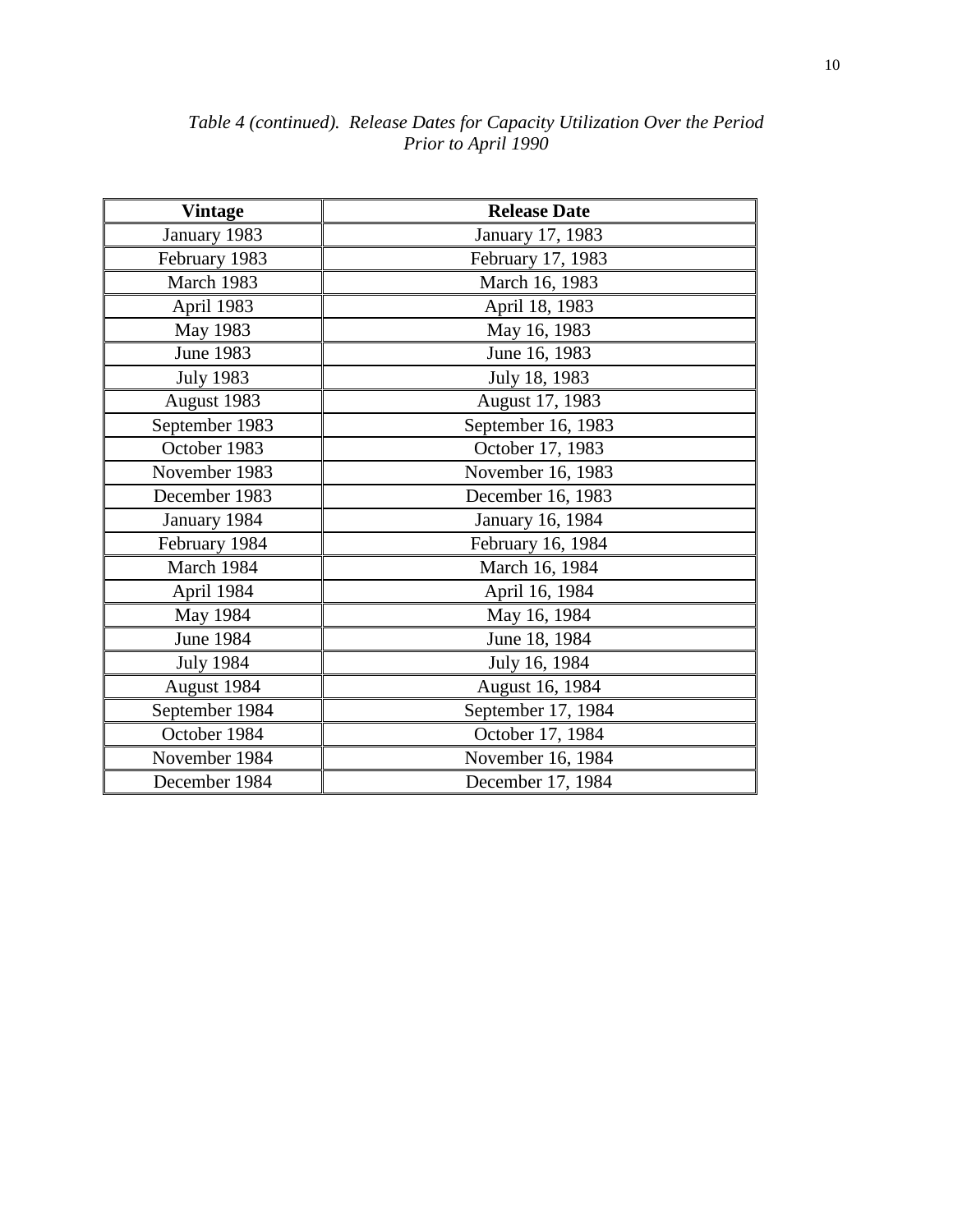| <b>Vintage</b>   | <b>Release Date</b> |
|------------------|---------------------|
| January 1985     | January 16, 1985    |
| February 1985    | February 19, 1985   |
| March 1985       | March 18, 1985      |
| April 1985       | April 17, 1985      |
| May 1985         | May 16, 1985        |
| <b>June 1985</b> | June 17, 1985       |
| <b>July 1985</b> | July 19, 1985       |
| August 1985      | August 16, 1985     |
| September 1985   | September 16, 1985  |
| October 1985     | October 17, 1985    |
| November 1985    | November 18, 1985   |
| December 1985    | December 16, 1985   |
| January 1986     | January 17, 1986    |
| February 1986    | February 18, 1986   |
| March 1986       | March 17, 1986      |
| April 1986       | April 16, 1986      |
| May 1986         | May 16, 1986        |
| <b>June 1986</b> | June 16, 1986       |
| <b>July 1986</b> | July 16, 1986       |
| August 1986      | August 18, 1986     |
| September 1986   | September 17, 1986  |
| October 1986     | October 17, 1986    |
| November 1986    | November 17, 1986   |
| December 1986    | December 16, 1986   |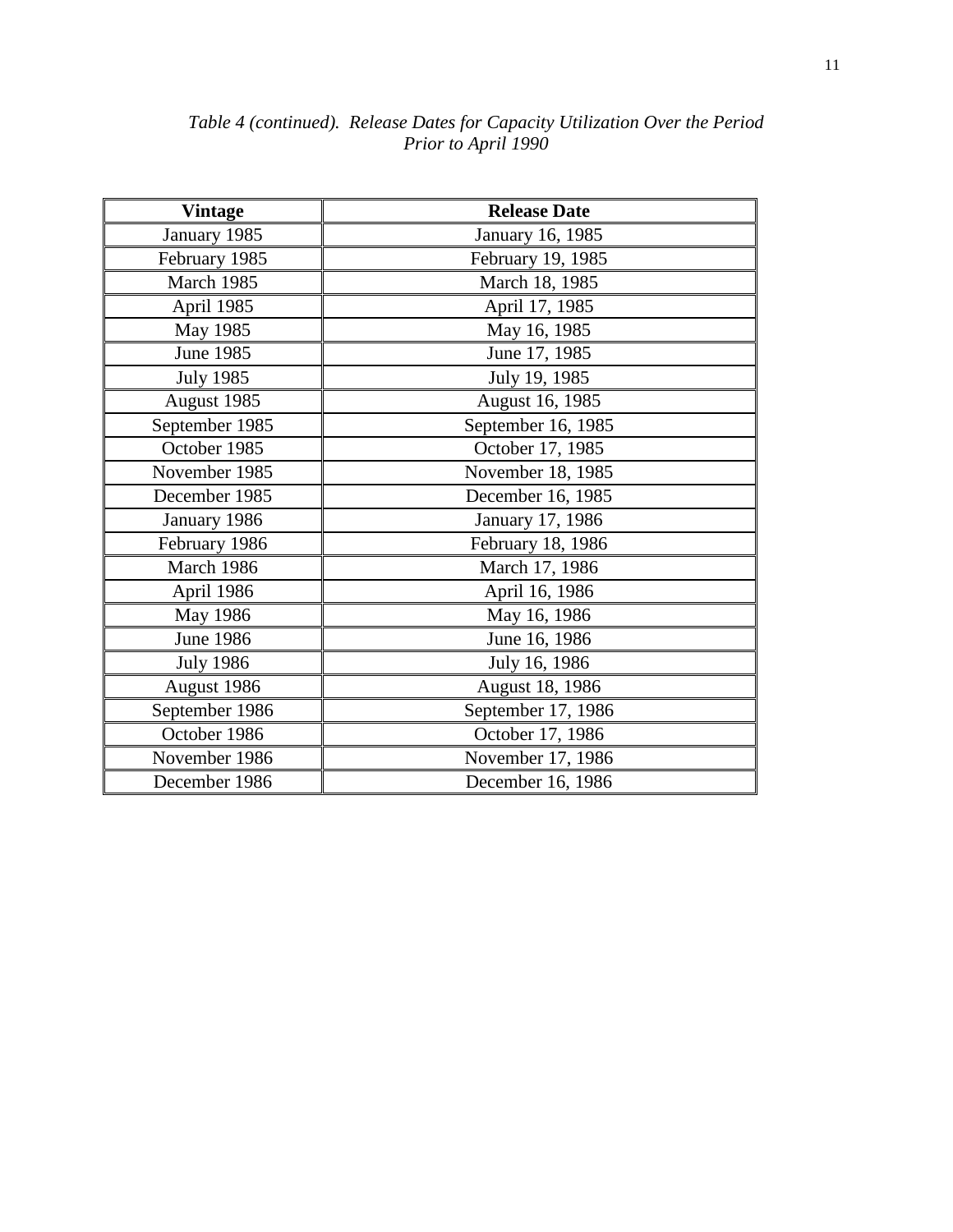| <b>Vintage</b>   | <b>Release Date</b> |
|------------------|---------------------|
| January 1987     | January 16, 1987    |
| February 1987    | February 17, 1987   |
| March 1987       | March 16, 1987      |
| April 1987       | April 16, 1987      |
| May 1987         | May 18, 1987        |
| June 1987        | N/A <sup>3</sup>    |
| <b>July 1987</b> | July 16, 1987       |
| August 1987      | August 17, 1987     |
| September 1987   | September 16, 1987  |
| October 1987     | October 19, 1987    |
| November 1987    | November 17, 1987   |
| December 1987    | December 15, 1987   |
| January 1988     | January 19, 1988    |
| February 1988    | February 18, 1988   |
| March 1988       | March 17, 1988      |
| April 1988       | April 18, 1988      |
| <b>May 1988</b>  | May 17, 1988        |
| <b>June 1988</b> | June 16, 1988       |
| <b>July 1988</b> | July 18, 1988       |
| August 1988      | August 16, 1988     |
| September 1988   | September 15, 1988  |
| October 1988     | October 17, 1988    |
| November 1988    | November 16, 1988   |
| December 1988    | December 14, 1988   |

<span id="page-11-0"></span> $\frac{3}{3}$  We use N/A in those cases in which our usual high-frequency report (G.3) is missing, forcing us to use an alternative source which did not list the exact day of the release.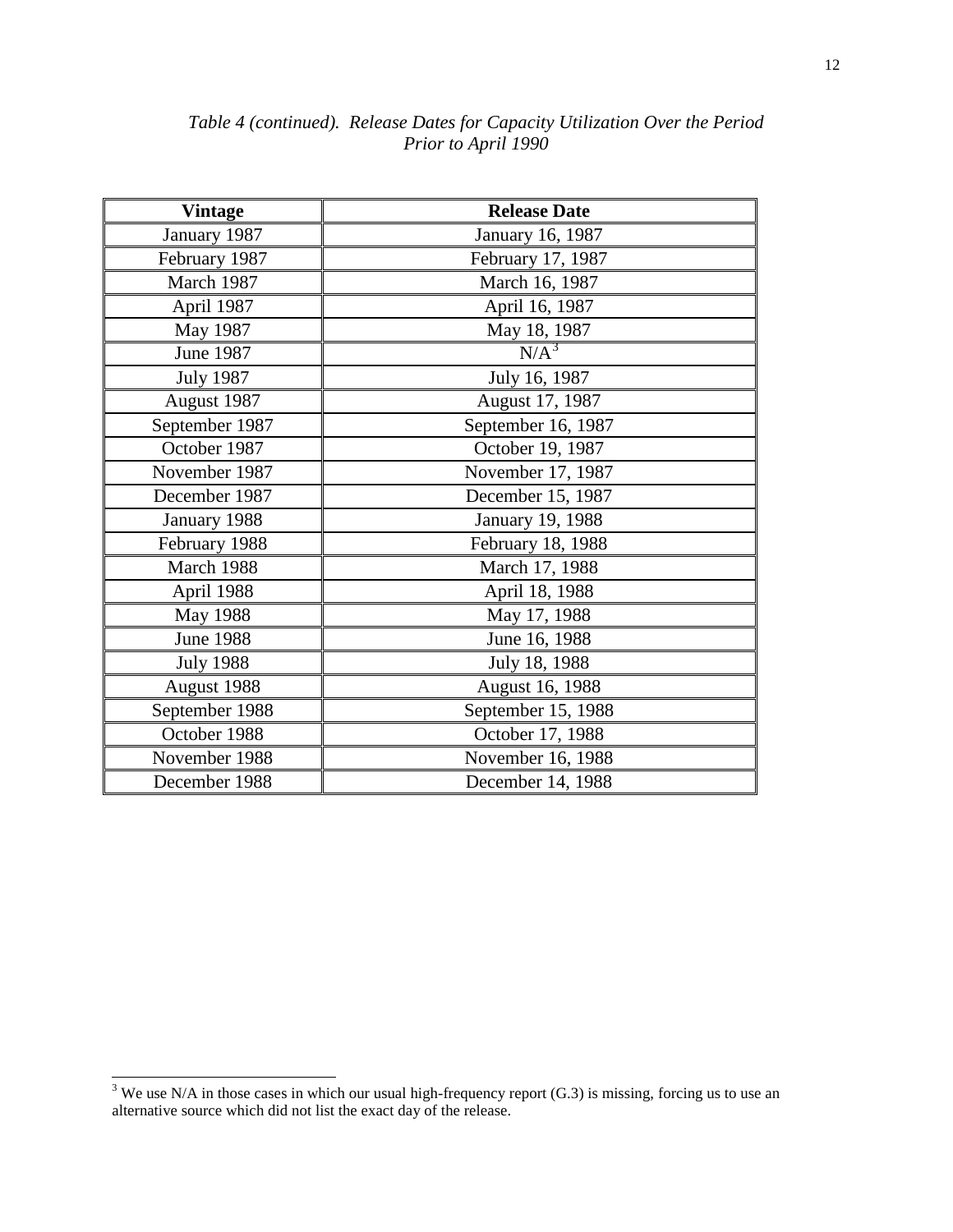| <b>Vintage</b>   | <b>Release Date</b> |
|------------------|---------------------|
| January 1989     | January 18, 1989    |
| February 1989    | February 15, 1989   |
| March 1989       | March 16, 1989      |
| April 1989       | N/A                 |
| May 1989         | May 15, 1989        |
| <b>June 1989</b> | June 15, 1989       |
| <b>July 1989</b> | July 14, 1989       |
| August 1989      | August 16, 1989     |
| September 1989   | September 15, 1989  |
| October 1989     | October 17, 1989    |
| November 1989    | November 14, 1989   |
| December 1989    | December 15, 1989   |
| January 1990     | January 17, 1990    |
| February 1990    | February 16, 1990   |
| March 1990       | March 16, 1990      |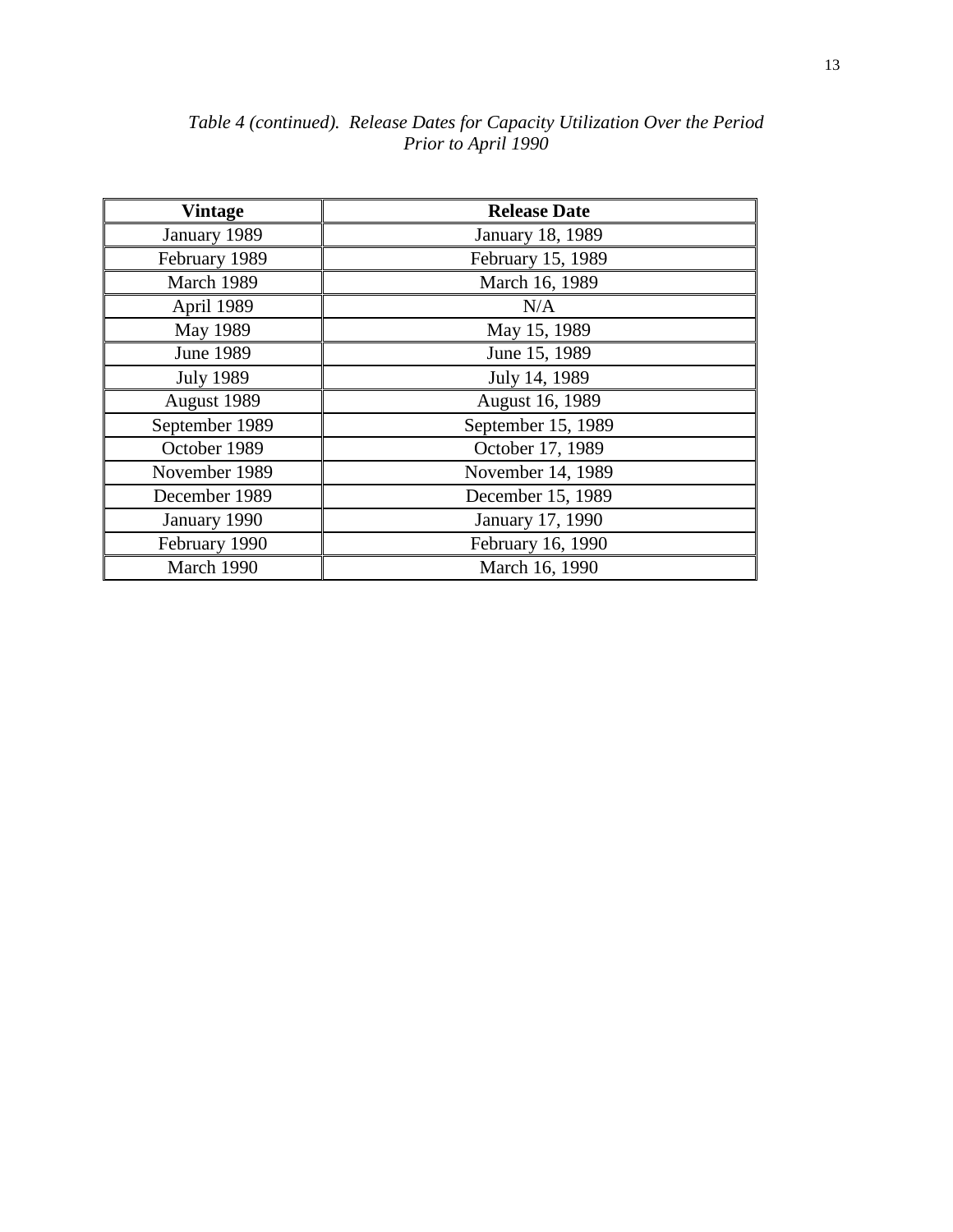## **IV. Relationship Between Monthly Capacity Utilization Vintages & RTDSM Quarterly Vintages**

In early June 1999, the Philadelphia Fed released its real-time data set, consisting of quarterly vintages of quarterly observations of NIPA variables and some non-NIPA variables. These quarterly vintages contain the data available around the middle of the quarter.

In contrast, the monthly vintages of capacity utilization do not follow this timing convention. Rather, as described above, the exact day corresponding to the month of a capacity utilization vintage may be slightly before or after the middle of the month.

If we are willing to consider a *floating-date information set* (in which the exact day of the information set is given by the  $15<sup>th</sup>$ , when the day of the release of the capacity utilization report falls on the  $15<sup>th</sup>$  or before, or by the date of the capacity utilization report, when that date exceeds 15<sup>th</sup>), a reasonable way to merge the quarterly vintages of the variables in RTDSM with the monthly vintages of capacity utilization is given in the table below.

| <b>Quarterly Vintages</b> | <b>Monthly Vintages of</b><br><b>Capacity Utilization</b><br>(column header name for<br>each variable) |
|---------------------------|--------------------------------------------------------------------------------------------------------|
| yyy:Q1                    | CUTyyM2 / CUMyyM2                                                                                      |
| yyyy:Q2                   | CUTyyM5 / CUMyyM5                                                                                      |
| yyy:Q3                    | CUTyyM8 / CUMyyM8                                                                                      |
| yyyy:Q4                   | CUTyyM11 / CUMyyM11                                                                                    |

*Table 5. Merging Quarterly Vintages from the Real-Time Data Set With the Monthly Vintages of Capacity Utilization* 

Consider an example for the first quarter of 2001. At the end of January 2001, the Bureau of Economic Analysis (BEA) released the advance estimate of nominal GDP for 2000:Q4. This is the last observation appearing in our quarterly vintage for nominal GDP, called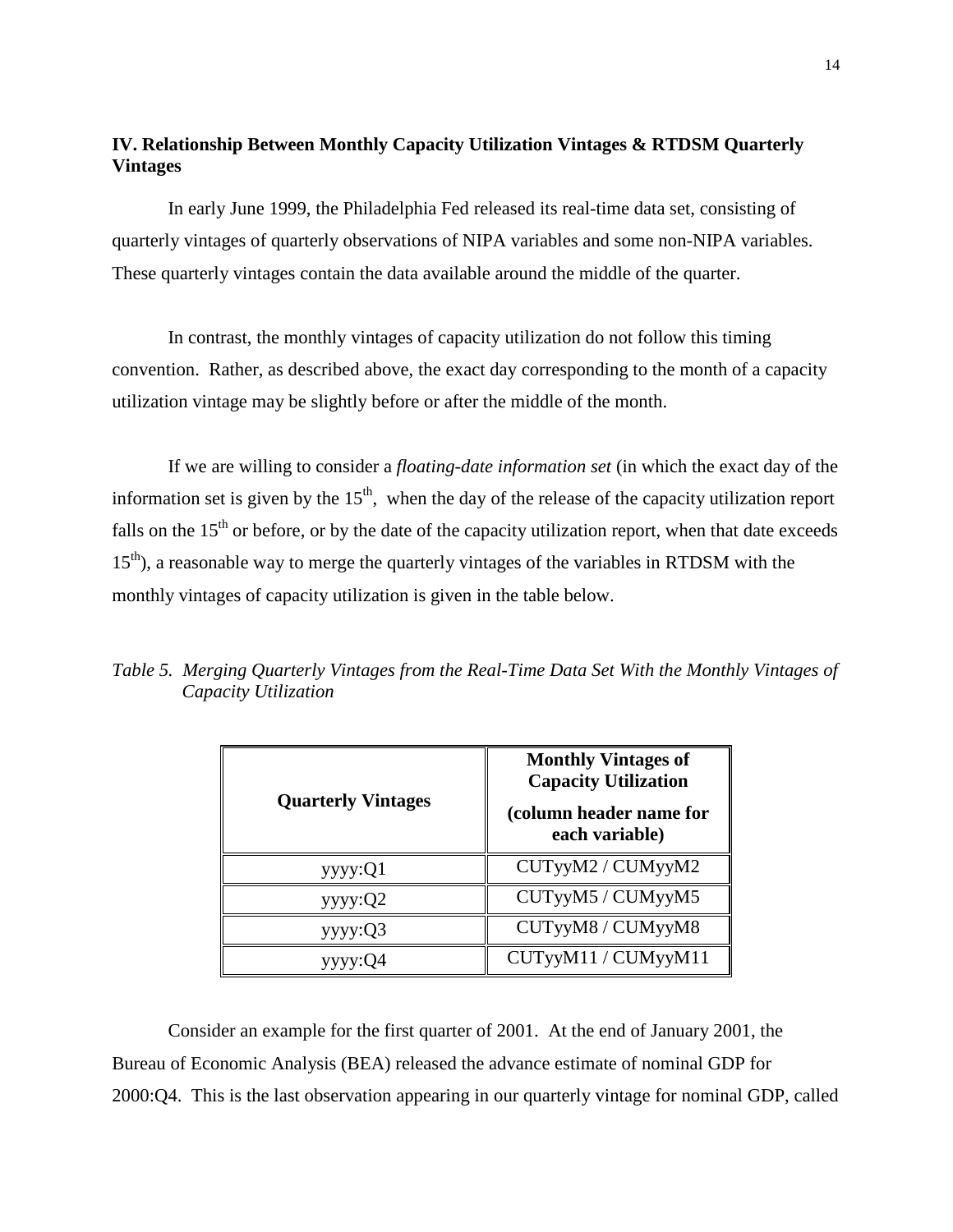NOUTPUT01Q1. There is not another BEA report on GDP until the end of February. But on February 16, 2001, the Board released its industrial production and capacity utilization report, giving an observation for January 2001. There is not another capacity utilization report until mid-March. Thus, on February 16, 2001, analysts' information set consisted of NOUTPUT01Q1, CUT01M2, and CUM01M2. Analysts knew the value of advance GDP for 2000:Q4 and the initial-release values of capacity utilization (and industrial production) for January 2001.

*Caveat*: The timing given above will work for all variables except the monetary aggregates and reserves. The reason is that the observations for these variables are revised on a weekly basis, so adjusting the date of the information to a date after the 15th might yield slightly different values of these variables, had we actually collected the data on a date after the  $15<sup>th</sup>$ .

### **V. Our Methodology for Incorporating Corrections to Federal Reserve Board Errors**

Occasionally, the Federal Reserve Board's G.3 / G.17 report contains errors in the reported data. In general, we do not know whether such errors are due to computational or typographical mistakes. When Board staff discover such errors, they report the errors and the corrections in a subsequent release. Our policy on incorporating this new information is as follows: When we discover a G.3 / G.17 that reports corrections to previously published data, we incorporate such corrections into the vintage corresponding to that report. Subsequent vintages reflect the correction as well. On the premise that the corrections would not have been known at the time of previous vintages, w*e do not adjust the observations in previous vintages*.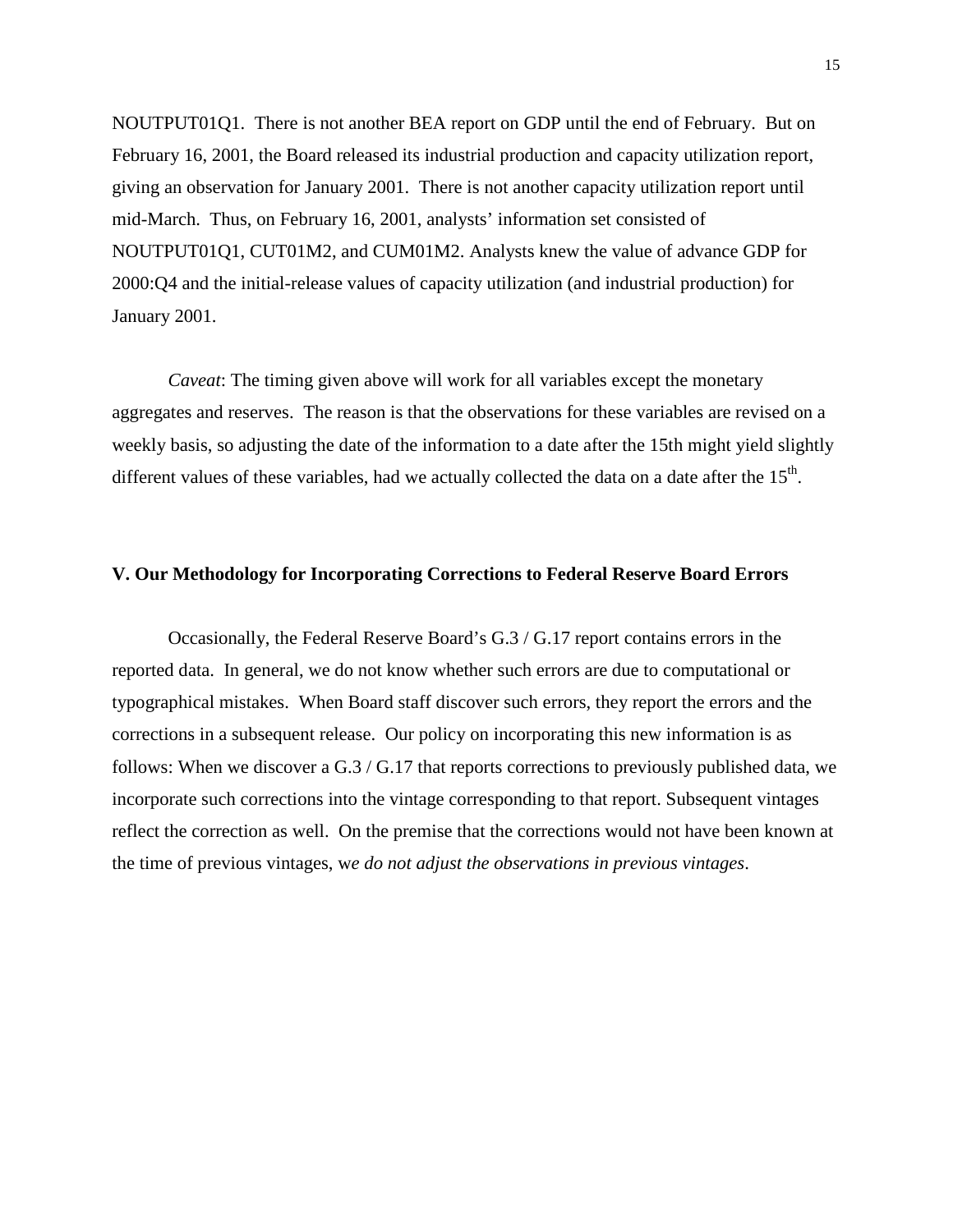### **VI. Quality of the Data**

In our judgment, these capacity utilization data are of high quality. We believe each vintage accurately represents the exact data that would have been available to someone at the vintage date. We have taken steps to minimize our own data-entry errors. Some subtle errors possibly remain, and users should examine the data carefully for outliers that we may have overlooked.

### **VII. SIC vs. NAICS**

On December 5, 2002, the Federal Reserve Board published a (benchmark) revision to the capacity utilization series. Among other things, the revision represented a switch from the 1987 Standard Industrial Classification (SIC) system to the 2002 North American Industry Classification System (NAICS). Unlike the change to NAICS for other variables, Board staff did *not* change the definitions of the total and manufacturing capacity utilization series. Instead, the Board now reports an additional special component of capacity utilization in the manufacturing sector, measured according to the NAICS definition. RTDSM does not include this special component. Thus, in RTDSM, recent vintages of the total and manufacturing series are based on the (old) SIC definition.

Questions about the data may be addressed to:

*Tom Stark Assistant Director and Manager Real-Time Data Research Center Research Department Federal Reserve Bank of Philadelphia Ten Independence Mall Philadelphia, PA 19106-1574 Tel: (215) 574-6436 E-mail: Tom.Stark@phil.frb.org*

The remainder of this documentation discusses any special features of the capacity utilization data.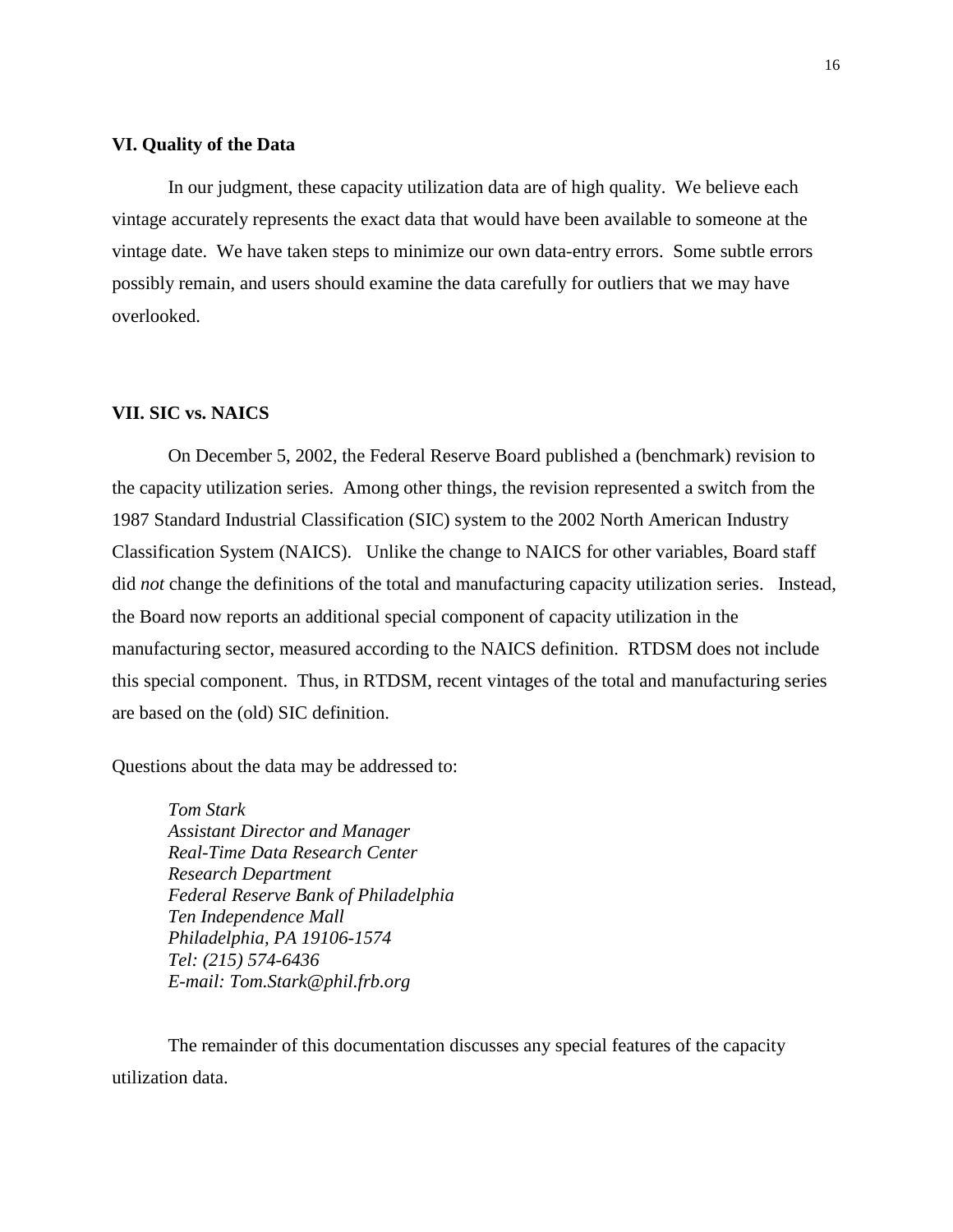**CUTyyMm**—Capacity Utilization, Total Industry

|  |  | Seasonally adjusted, monthly, percent of capacity, percentage points. |  |  |  |
|--|--|-----------------------------------------------------------------------|--|--|--|
|--|--|-----------------------------------------------------------------------|--|--|--|

| 2. | First Vintage:            | <b>July 1983</b>                                                                                                                                                  |
|----|---------------------------|-------------------------------------------------------------------------------------------------------------------------------------------------------------------|
| 3. | <b>First Observation:</b> | Varies by vintage (see Table 1).                                                                                                                                  |
| 4. | High-Frequency Source:    | Federal Reserve Board of Governors'<br>G.3 (vintages prior to April 1990)<br>G.17 (vintages from April 1990 to present)                                           |
| 5. | Deep-History Source:      | Varies by benchmark revision (see Table 3)                                                                                                                        |
| 6. | <b>Vintage Names:</b>     | $CUTyyMmm$ , where yy is the year of<br>the vintage (two digits), M represents the<br>word month, and <i>mm</i> is the month of the vintage,<br>$(mm=1,2,3, 12).$ |
| 7. | Vintage Dates:            | Each vintage corresponds with the day the<br>data are released that month.                                                                                        |

## *Special Notes*

1. **Vintages prior to CUT83M7.** The Federal Reserve Board did not define capacity utilization for total industry prior to its G.3 release of July 18, 1983.

2. **CUT90M5—Correction to Observation for 1989:10.** The original value of the observation for 1989:10, as reported in the 4/17/90 G.17, was 83.4. The Federal Reserve Board corrected this observation in its release of May 15, 1990. The corrected value, which appears in RTDSM starting with the vintage of May 1990, is 83.3. In keeping with our philosophy of not recording values until they are known, we do not make the correction in the previous vintage.

3. **CUT91M2—Unusual Revisions.** This vintage records some unusual revisions, extending back to early 1990, as reported in the Board's G.17 release of February 15, 1991.

4. **CUT96M5—Unusual Revisions.** This vintage records some unusual revisions, extending back to 1995, as reported in the Board's G.17 release of May 15, 1996.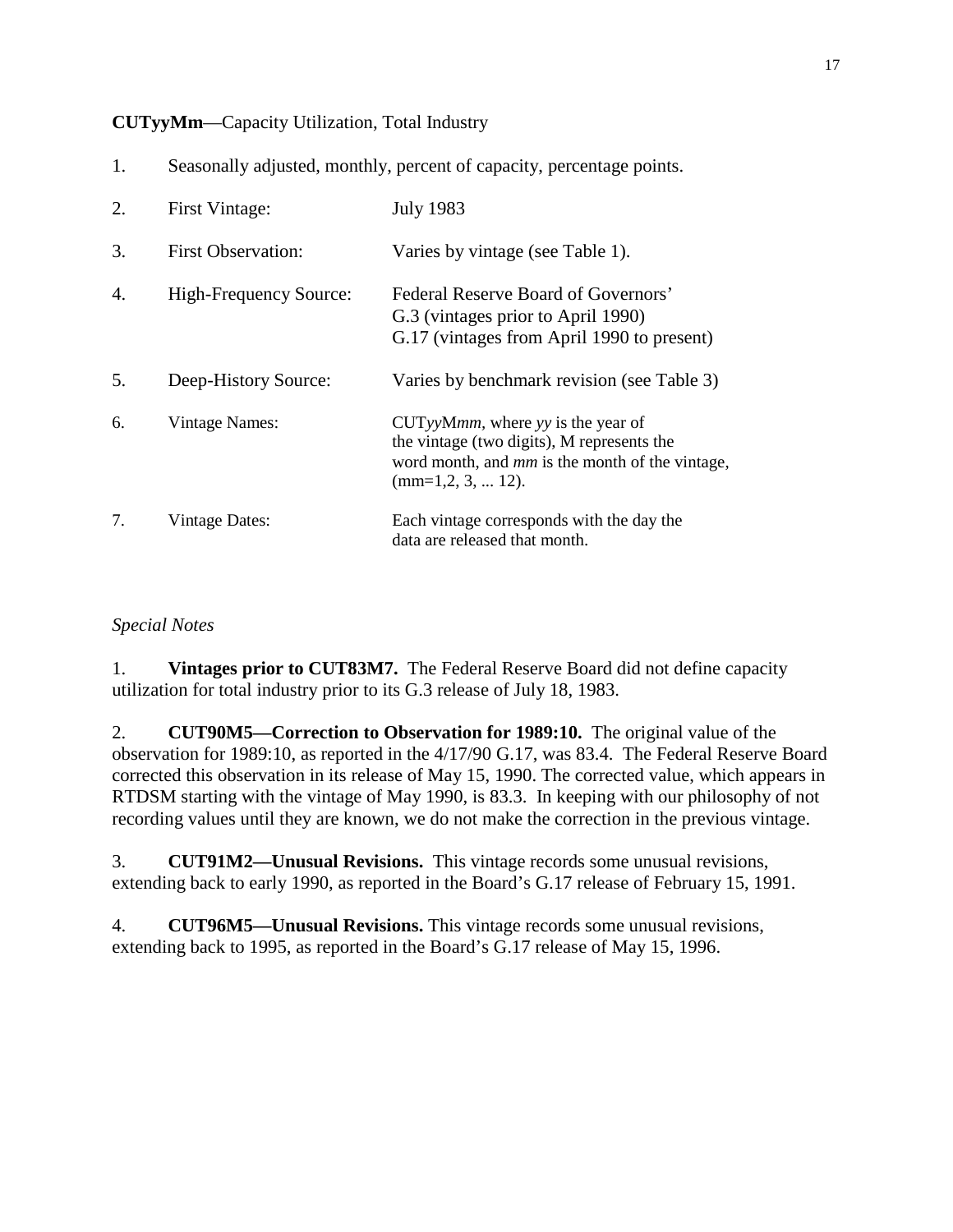## **CUMyyMm**—Capacity Utilization, Manufacturing

| 1. | Seasonally adjusted, monthly, percent of capacity, percentage points. |                                                                                                                                                                          |
|----|-----------------------------------------------------------------------|--------------------------------------------------------------------------------------------------------------------------------------------------------------------------|
| 2. | <b>First Vintage:</b>                                                 | August 1979                                                                                                                                                              |
| 3. | <b>First Observation:</b>                                             | Varies by vintage (see Table 2)                                                                                                                                          |
| 4. | <b>High-Frequency Source:</b>                                         | Federal Reserve Board of Governors'<br>G.3 (vintages prior to April 1990)<br>G.17 (vintages from April 1990 to present)                                                  |
| 5. | Deep-History Source:                                                  | Varies by benchmark revision (see Table 3)                                                                                                                               |
| 6. | Vintage Names:                                                        | $CUMyyMmm$ , where yy is the year of<br>the vintage (two digits), M represents the<br>word month, and <i>mm</i> is the month of the vintage,<br>$(mm=1,2, 3, \dots 12).$ |
| 7. | <b>Vintage Dates:</b>                                                 | Each vintage corresponds with the day the<br>data are released that month.                                                                                               |

## *Special Notes*

1. **CUM80M9—Unusual Revisions.** This vintage records some unusual revisions, extending back to 1979, as reported in the Board's G.3 release of September 17, 1980.

2. **CUM81M9—Unusual Revisions**. This vintage records some unusual revisions, extending back to 1980, as reported in the Board's G.3 release of September 17, 1981.

3. **CUM91M2—Unusual Revisions.** This vintage records some unusual revisions, extending back to early 1990, as reported in the Board's G.17 release of February 15, 1991.